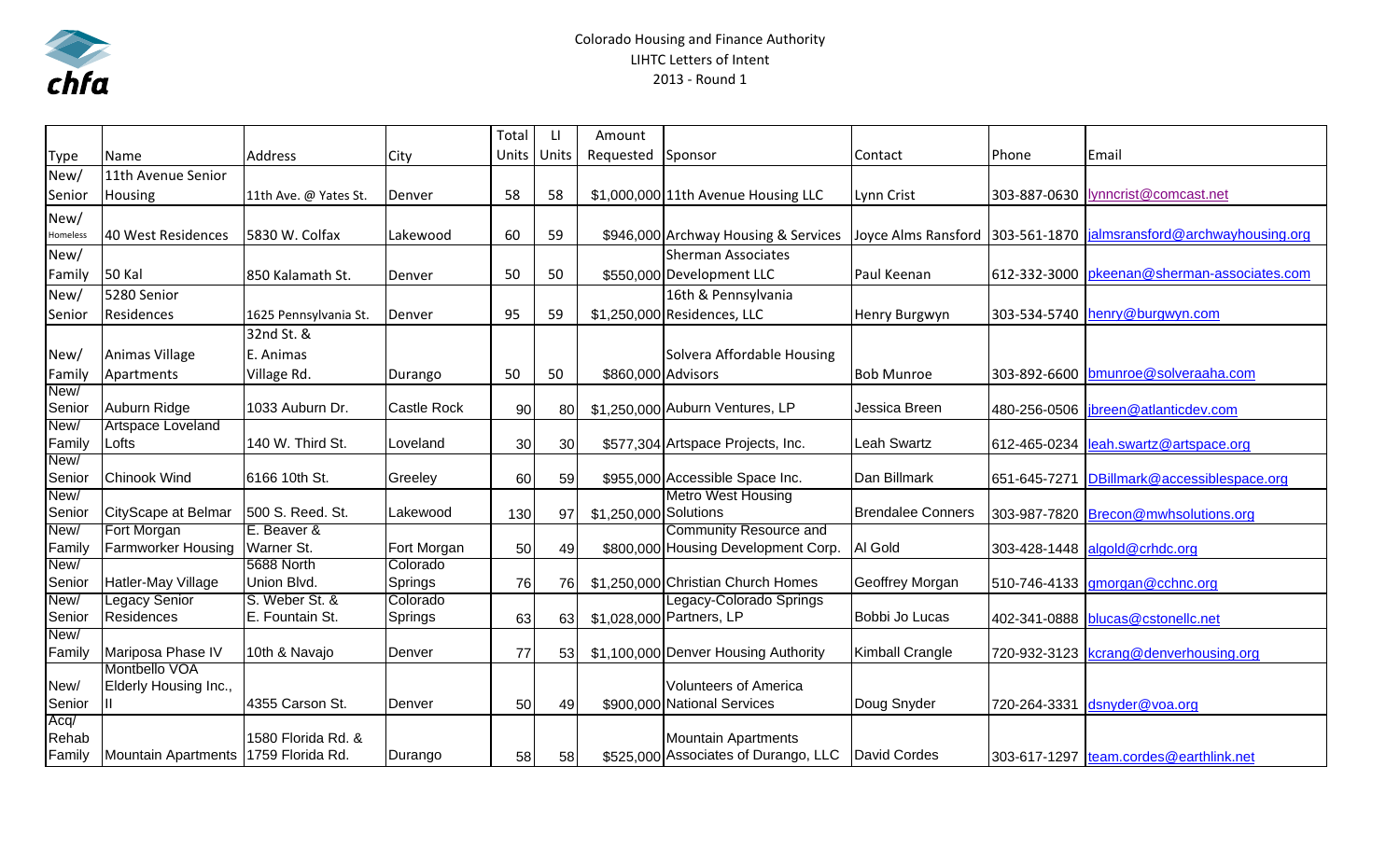

## Colorado Housing and Finance Authority LIHTC Letters of Intent 2013 ‐ Round 1

|             |                                                 |                                  |                     | Total | LI    | Amount                |                                                  |                          |              |                                            |
|-------------|-------------------------------------------------|----------------------------------|---------------------|-------|-------|-----------------------|--------------------------------------------------|--------------------------|--------------|--------------------------------------------|
| <b>Type</b> | Name                                            | <b>Address</b>                   | City                | Units | Units | Requested             | Sponsor                                          | Contact                  | Phone        | Email                                      |
| New/        | <b>Oasis at Denver</b>                          | 6801 E.                          |                     |       |       |                       | <b>Community Housing</b>                         |                          |              |                                            |
| Senior      | Gardens                                         | Mississippi Ave.                 | Denver              | 50    | 50    |                       | \$900,000 Concepts, Inc.                         | Kerryn Pulciani          |              | 303-323-1542 kpulciani@monroegroupltd.com  |
| New/        |                                                 |                                  |                     |       |       |                       | <b>Garrison Community</b>                        |                          |              |                                            |
| Family      | <b>Prairie Sun II</b>                           | 1001 Mountview Ave.              | <b>Fort Lupton</b>  | 38    | 38    |                       | \$622,809 Development, LLC                       | <b>Mindy Dernier</b>     | 816-474-2073 | mdernier@garrisoncompanies.com             |
| New/        |                                                 | Autumn Ridge Dr.                 |                     |       |       |                       |                                                  |                          |              |                                            |
| Family      | Provincetown II                                 | S. of Tribly Rd.                 | <b>Fort Collins</b> | 66    | 66    |                       | \$1,200,000 CARE Housing, Inc.                   | <b>Bill Reinke</b>       | 970-282-7522 | breinke@carehousing.org                    |
|             | <b>Redtail Ponds</b>                            |                                  |                     |       |       |                       |                                                  |                          |              |                                            |
| New/        | Permanent                                       |                                  |                     |       |       |                       | Fort Collins Housing                             |                          |              |                                            |
| Homeless    | Supportive Housing                              | 5046 Fossil Blvd.                | <b>Fort Collins</b> | 60    | 60    | \$800,000 Authority   |                                                  | <b>Chadrick Martinez</b> | 970-416-2811 | cmartinez@fcgov.com                        |
|             |                                                 |                                  |                     |       |       |                       |                                                  |                          |              |                                            |
| New/        | Renaissance at North<br><b>Colorado Station</b> | 3975 Colorado Blvd.              | Denver              |       |       |                       | Colorado Coalition for the                       | John Parvensky           |              |                                            |
| Homeless    |                                                 |                                  |                     | 99    | 98    | \$1,250,000 Homeless  |                                                  |                          |              |                                            |
| New/        | Reserves at                                     | NE Corner of 20 Mile             |                     |       |       |                       |                                                  |                          |              |                                            |
| Family      | Westcreek                                       | Rd. & Pine Lane                  | Parker              | 96    | 96    |                       | \$1,250,000 Overland Property Group              | Matt Gillam              |              | 785-371-1663 matt@ovpgroup.com             |
|             | Residences at                                   |                                  |                     |       |       |                       |                                                  |                          |              |                                            |
| New/        | Panorama Pointe                                 | W. 83rd Way &                    |                     |       |       |                       | E.E.M. Westminster Property,                     |                          |              |                                            |
| Senior      | Phase II                                        | Alcott St.                       | Westminster         | 36    | 36    | \$538,434 LLP         |                                                  | Neal Mendel              | 303-263-9689 | nealmendel@comcast.net                     |
| New/        | Residences at                                   |                                  |                     |       |       |                       | <b>Riverwalk Residences 2012</b>                 |                          |              |                                            |
| Family      | Riverwalk                                       | 151 Central Main St.             | Pueblo              | 79    | 79    |                       | \$1,250,000 LP/ Hendricks Communities            | <b>Marc Hendricks</b>    |              | 303-722-6088 marc@hendrickscommunities.com |
| New/        | Residences at                                   |                                  |                     |       |       |                       | <b>Adams County Housing</b>                      |                          |              |                                            |
| Senior      | <b>Westminster Station</b>                      | 3185 W. 71st Ave.                | Westminster         | 64    | 64    | \$1,250,000 Authority |                                                  | <b>Chris Auxier</b>      | 303-227-2076 | cauxier@achaco.com                         |
| Acq/        |                                                 |                                  |                     |       |       |                       |                                                  |                          |              |                                            |
| Rehab       |                                                 |                                  |                     |       |       |                       |                                                  |                          |              |                                            |
| Family      | <b>Tabor Grand</b>                              | 7111 Harrison Ave.               | Leadville           | 39    | 39    |                       | \$795,000 Tabor Grand LP                         | Mary Ann Webb            |              | 719-429-4988 baxter.maryann@yahoo.com      |
| New/        | Tandem at Boulder                               |                                  |                     |       |       |                       |                                                  |                          |              |                                            |
| Family      | Junction                                        | 3085 Bluff St.                   | <b>Boulder</b>      | 41    | 41    |                       | \$775,758 Element Communities                    | <b>Kevin Knapp</b>       | 651-245-3949 | kevin@elementproperties.com                |
| New/        |                                                 | 7277, 7287, 7247,<br>7235 & 7253 |                     |       |       |                       |                                                  |                          |              |                                            |
| Family      | Venue at the Plaza                              | Lowell Blvd.                     | Westminster         | 48    | 48    |                       | \$684,553 Everwood Development LLC   Ryan Sailer |                          |              | 612-508-4627   ryan@everwoodcompany.com    |
|             |                                                 | <b>SW Corner of Yuma</b>         |                     |       |       |                       |                                                  |                          |              |                                            |
| New/        |                                                 |                                  | Colorado            |       |       |                       | <b>Englewood Development</b>                     |                          |              |                                            |
| Senior      | <b>Village Springs</b>                          | E. San Miguel St.                | <b>Springs</b>      | 65    | 65    |                       | \$890,000 Company, Inc.                          | <b>Nick Surak</b>        |              | 317-848-5111   nsurak@englewoodgroup.com   |